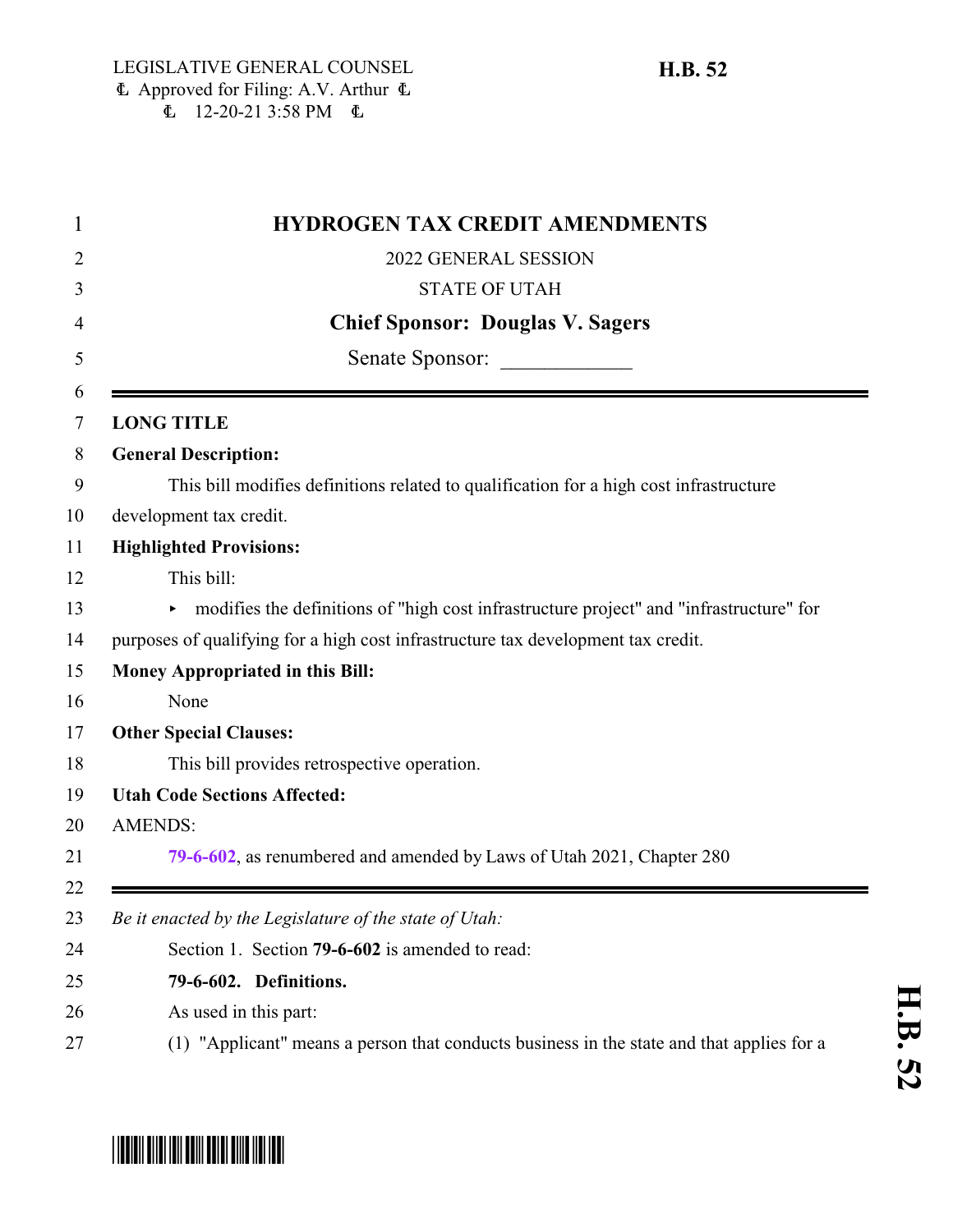## **H.B. 52 12-20-21 3:58 PM**

| 28 | tax credit under this part.                                                                      |
|----|--------------------------------------------------------------------------------------------------|
| 29 | (2) "Fuel standard compliance project" means a project designed to retrofit a fuel               |
| 30 | refinery in order to make the refinery capable of producing fuel that complies with the United   |
| 31 | States Environmental Protection Agency's Tier 3 gasoline sulfur standard described in 40         |
| 32 | C.F.R. Sec. 79.54.                                                                               |
| 33 | (3) "High cost infrastructure project" means a project:                                          |
| 34 | (a) (i) that expands or creates new industrial, mining, manufacturing, or agriculture            |
| 35 | activity in the state, not including a retail business;                                          |
| 36 | (ii) that involves new investment of at least \$50,000,000 in an existing industrial,            |
| 37 | mining, manufacturing, or agriculture entity, by the entity; or                                  |
| 38 | (iii) for the construction of a plant, a pipeline, or other facility, including a fueling        |
| 39 | station, for the storage, production, or distribution of hydrogen fuel produced using renewable  |
| 40 | energy, as defined in Section 54-17-601, and used for transportation, electricity generation, or |
| 41 | industrial use;                                                                                  |
| 42 | (b) that requires or is directly facilitated by infrastructure construction; and                 |
| 43 | (c) for which the cost of infrastructure construction to the entity creating the project is      |
| 44 | greater than:                                                                                    |
| 45 | (i) $10\%$ of the total cost of the project; or                                                  |
| 46 | $(ii)$ \$10,000,000.                                                                             |
| 47 | (4) "Infrastructure" means:                                                                      |
| 48 | (a) an energy delivery project as defined in Section $63H-2-102$ ;                               |
| 49 | (b) a railroad as defined in Section $54-2-1$ ;                                                  |
| 50 | (c) a fuel standard compliance project;                                                          |
| 51 | (d) a road improvement project;                                                                  |
| 52 | (e) a water self-supply project;                                                                 |
| 53 | (f) a water removal system project;                                                              |
| 54 | (g) a solution-mined subsurface salt cavern; $\lceil \sigma r \rceil$                            |
| 55 | (h) a project that is designed to:                                                               |
| 56 | (i) increase the capacity for water delivery to a water user in the state; or                    |
| 57 | (ii) increase the capability of an existing water delivery system or related facility to         |
| 58 | deliver water to a water user in the state[-]; or                                                |